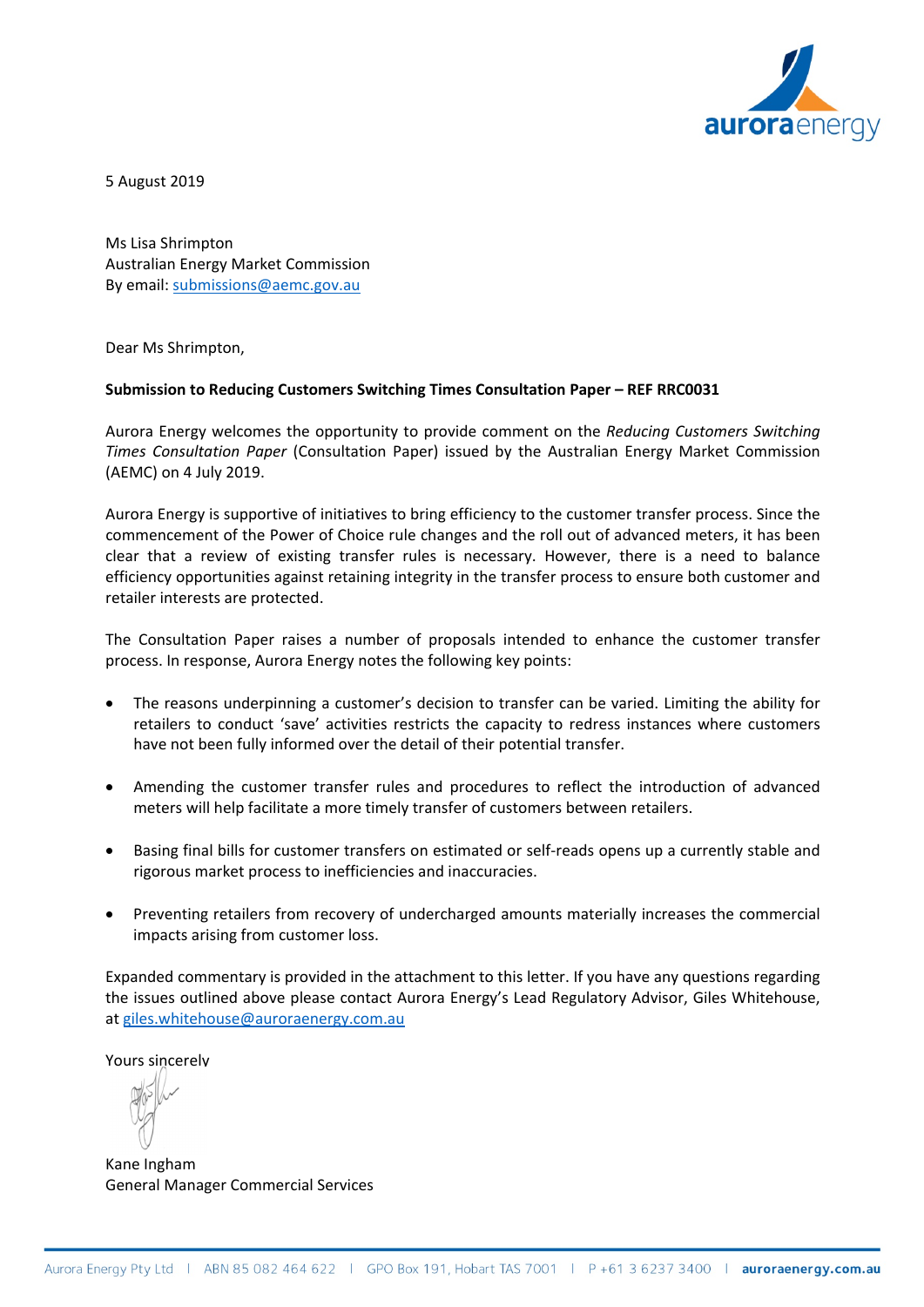### **EXPANDED COMMENTARY ON REDUCING CUSTOMERS SWITCHING TIMES CONSULTATION PAPER**

# **The reasons for customer transfers are varied and limiting retailer 'save' activities restricts the capacity to resolve instances where customers have not been fully informed over their potential transfer.**

Aurora Energy supports customer choice and the ability for customers to change retailers in the most efficient manner possible. However it contends that there is consumer protection value in retaining triggers for customer save activities.

Customers may seek to transfer retailers for a number of reasons, ranging from price, service or other incentives offered by a prospective retailer. However, the information provided to a customer by a prospective retailer is not always easily understood. Despite the presence of useful third party services, such as the Australian Energy Regulator's Energy Made Easy, incumbent retailers have a role in ensuring all relevant information regarding a potential transfer is available to a customer.

Aurora Energy's experience with competitive market transfers has yielded multiple examples where customers have either misunderstood the transfer process or not been in a position to consider all the elements of their prospective retail offer. Market change notifications provide a final point at which clarity can be provided to customers over the differences between incumbent and prospective retailers. Aurora Energy regards this activity as an important consumer protection that ensures transfers only occur in instances where there is sufficient customer awareness of the prospective retail offer.

### **Amending the customer transfer process to reflect the introduction of advanced meters.**

As highlighted in the Australian Energy Market Operator's (AEMO) initial rule change proposal, basing the customer transfer process on a quarterly meter read provides certainty and minimises the number of processes involved in a customer transfer. The use of remote reads from customers with advanced (Type 4) meters provides commensurate certainty and process efficiency, while also affecting a transfer in a more timely manner. For these customers, there is no need to wait for up to 90 days for a transfer to proceed.

# **Basing final bills for customer transfers on estimated or self-reads opens up a currently stable and rigorous market process to inefficiencies and inaccuracies.**

Under the rule change proposal, the estimation protocols set down in national rules would be required to affect a final bill. However, retailers such as Aurora Energy rely on the market to provide quarterly estimated or substituted reads where an actual read is not available. Any move away from market provided estimated reads, would require a material change to Aurora Energy's information systems.

Further, protocols for estimating customer bills are subject to errors based on differences between expected and actual usage. This creates potential disadvantages for both customers and retailers who may never have full reconciliation between what is billed to customers and what was actually used, particularly in cases where self-reads or estimations are grossly incorrect.

It is unclear to Aurora Energy how an estimated read will be corrected. It is Aurora Energy's understanding that once a retailer ceases to be the Financially Responsible Market Participant (FRMP) at a premise, it is no longer entitled to receive the meter reading data from the appointed Metering Data Provider. This leaves open the question of when and how a retailer will be able to identify